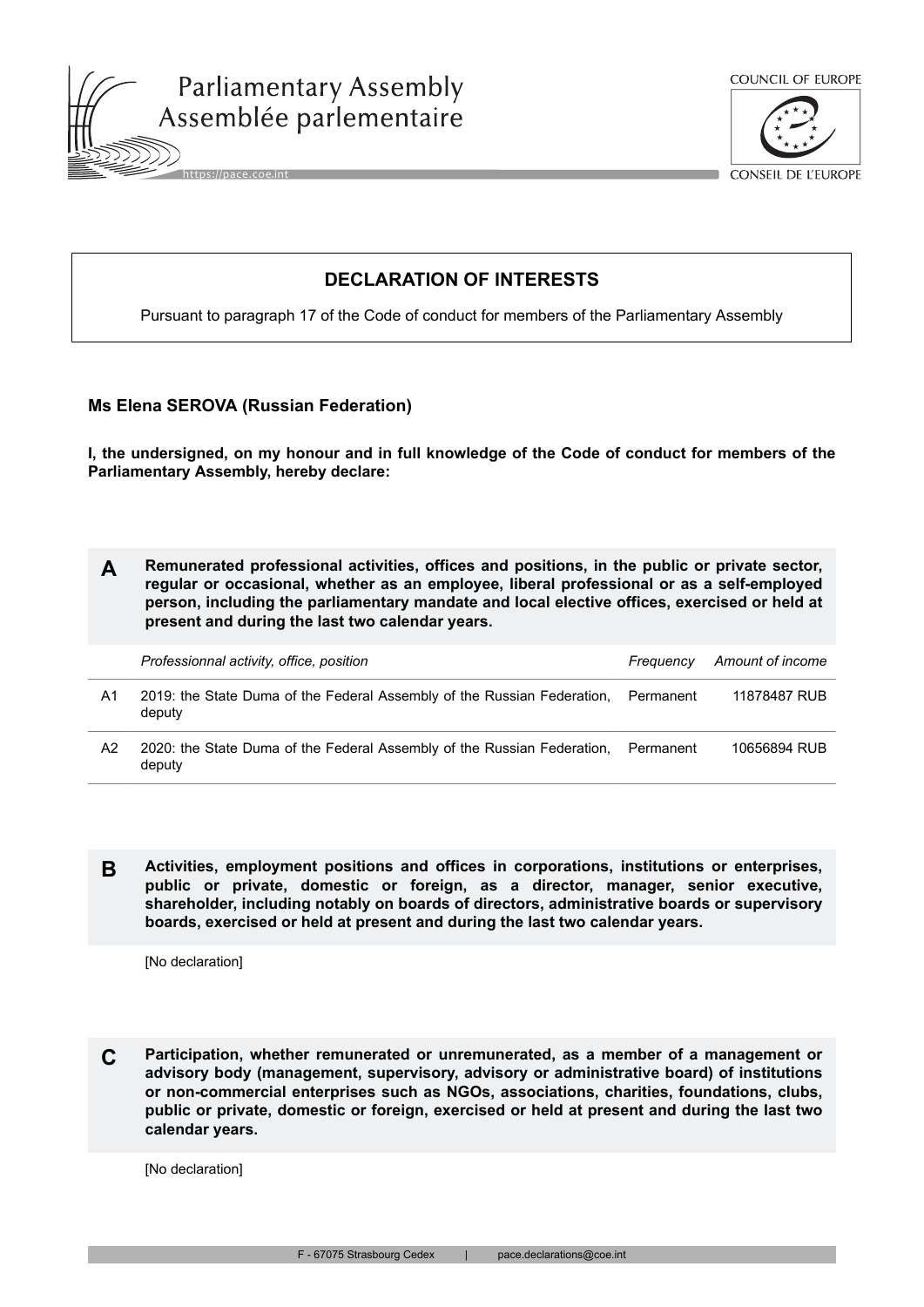**D Occasional activities, mandates, missions and positions, whether remunerated or unremunerated, as consultant, advisor, expert, lobbyist, lecturer, etc. performed at present and during the last two calendar years, including abroad.**

[No declaration]

## **E Membership of friendship groups or interparliamentary relations groups.**

*Friendship groups and position held (chair, vice-chair or member)*

- E1 The State Duma Deputy Group for Relations with the Chamber of Deputies of the Congress of the Union, the United Mexican States, chair
- E2 Friendship groups of the State Duma of the Russian Federation and parliaments of: Azerbaijan; Belgium; Indonesia, Malaysia, Thailand, Philippines, Singapore; Iceland; Japan; Finland; France; Netherlands, - member
- **F Support, whether financial or in terms of staff or material, donations, including sponsorships and money gifts granted by third parties (additional to that provided by the national parliament and the national political party), accepted during the previous calendar year.**

[No declaration]

**G Gifts, of a value in excess of 200 €, and other benefits and hospitality (such as meals, travel, transportation, accommodation, sporting or cultural events, etc.), offered by a legal or natural person, including when they are bestowed abroad, accepted during the previous calendar year.**

[No declaration]

**H Trips and visits abroad and sponsored travels, where the travel, accommodation or subsistence expenses were covered in full or in part by a third party, whether a legal or natural person (other than your national parliament, your national government, or the Parliamentary Assembly), either by public or private funds, during the previous calendar year.**

[No declaration]

**I Miscellaneous – any other relevant interests which do not fall into the other categories mentioned which might influence the performance of my duties in the Parliamentary Assembly, in particular as rapporteur or member of an election observation mission.**

[No declaration]